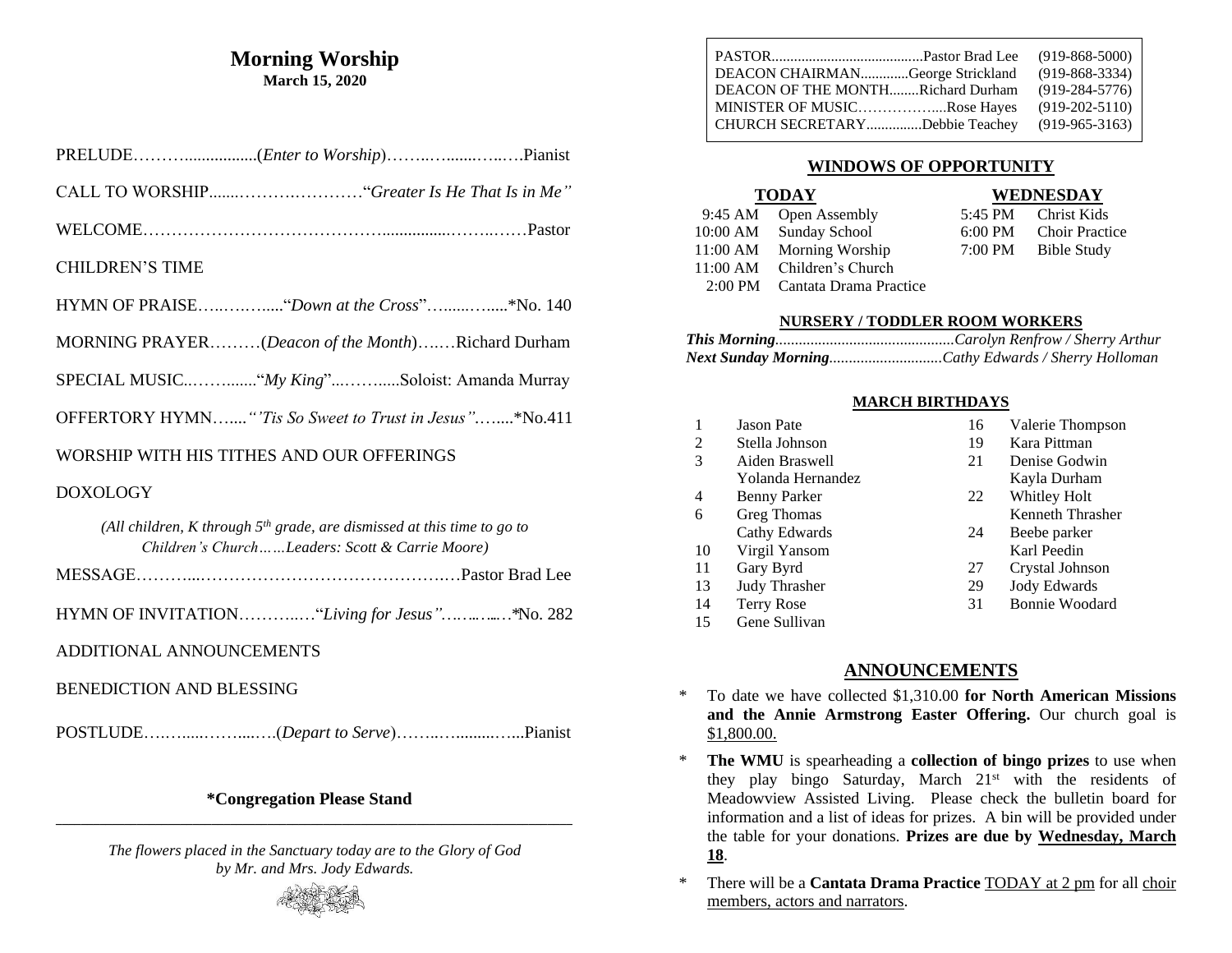#### **ANNOUNCEMENTS CONTINUED**

- \* **The JBA Church Leaders Appreciation Banquet has been cancelled.**
- Anyone who would like to play on the **church softball team**, please see Clif Holloman or sign-up on the sheet on the bulletin board. **Games will start in April.**
- **\* The Brotherhood Breakfast** will be on Sunday, March 22nd at 8 am. All men of the church are invited and encouraged to attend.
- \* **Church Council** will meet on Wednesday, March 25<sup>th</sup> at 8 pm.
- \* **Communion Sunday** will be on March 29<sup>th</sup>.
- \* Our church may have an opportunity to travel to the **Appalachian Coalfields** to deliver Christmas backpacks to the children the first 2 weekends in December. In addition, I think we would **prepare a meal, provide some entertainment, and give the backpacks to the children**. There will be an overnight stay in a motel nearby. If there is an interest, I need to know **ASAP,** as we need to make reservations no later than MID MARCH. Up to 22 can attend. There will be more specific information, depending on the number who are interested. Dee Payne will be our contact person who can answer questions that may come up. A sign up sheet will be posted on the bulletin board across from the mailboxes. **PLEASE SIGN UP IN THE NEXT 2 WEEKS SO I CAN CONTACT DEE PAYNE**. If you remember, she and her husband and children came to our church last year, showed a video and spoke about this mission outreach. Thank you! Beth Thomas.
- If anyone would like a copy of the **2002 Church Directory**, there are some free copies available on the cabinet beside the church mailboxes. Please feel free to take one.

| <b>FINANCIAL STEWARDSHIP</b><br>March 8, 2020                               |                                                   |  |
|-----------------------------------------------------------------------------|---------------------------------------------------|--|
| Weekly Budget                                                               | \$4,423.00                                        |  |
| Last Sunday                                                                 | \$2,765.00                                        |  |
| <b>Electronic Deposits</b>                                                  | 100.00                                            |  |
| Total                                                                       | \$2,865.00                                        |  |
| Under Budget                                                                | $<$ \$1,558.00 $>$                                |  |
| <b>YTD Budget Needs</b><br><b>YTD Collections</b><br><b>YTD Over Budget</b> | \$101,729.00<br>\$108,441.39<br>6,712.39<br>$+\$$ |  |

## **ANNOUNCEMENTS CONTINUED**

- \* **The JBA Church Leaders Appreciation Banquet has been cancelled.**
- \* Anyone who would like to play on the **church softball team**, please see Clif Holloman or sign-up on the sheet on the bulletin board. **Games will start in April.**
- **\* The Brotherhood Breakfast** will be on Sunday, March 22nd at 8 am. All men of the church are invited and encouraged to attend.
- \* **Church Council** will meet on Wednesday, March 25<sup>th</sup> at 8 pm.
- \* **Communion Sunday** will be on March 29<sup>th</sup>.
- \* Our church may have an opportunity to travel to the **Appalachian**  Coalfields to deliver Christmas backpacks to the children the first 2 weekends in December. In addition, I think we would **prepare a meal, provide some entertainment, and give the backpacks to the children**. There will be an overnight stay in a motel nearby. If there is an interest, I need to know **ASAP,** as we need to make reservations no later than MID MARCH. Up to 22 can attend. There will be more specific information, depending on the number who are interested. Dee Payne will be our contact person who can answer questions that may come up. A sign up sheet will be posted on the bulletin board across from the mailboxes. **PLEASE SIGN UP IN THE NEXT 2 WEEKS SO I CAN CONTACT DEE PAYNE**. If you remember, she and her husband and children came to our church last year, showed a video and spoke about this mission outreach. Thank you! Beth Thomas.
- If anyone would like a copy of the **2002 Church Directory**, there are some free copies available on the cabinet beside the church mailboxes. Please feel free to take one.

| FINANCIAL STEWARDSHIP<br>March 8, 2020 |
|----------------------------------------|
| \$4,423.00                             |
| \$2,765.00                             |
| 100.00                                 |
| \$2,865.00                             |
| $<$ \$1,558.00 $>$                     |
| \$101,729.00                           |
| \$108,441.39                           |
| 6,712.39<br>$+$ S                      |
|                                        |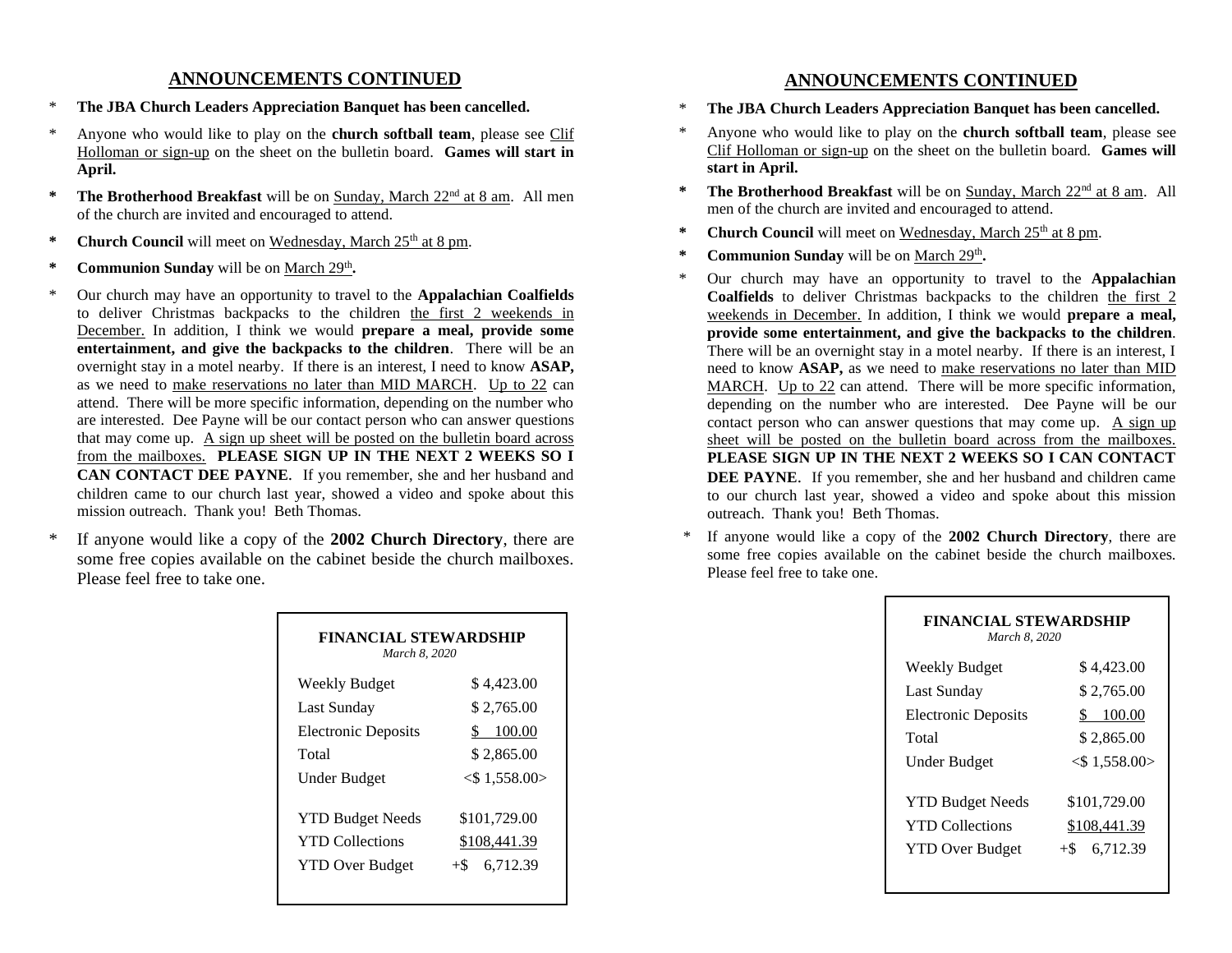# *Prayer List March 15, 2020*

Smithfield Baptist (Pastor Search) Amelia Baptist (Pastor Search)<br>
Jill Lawrence (Jody Edwards) Riley Wagner (Ruth S.) Jill Lawrence (Jody Edwards) Phyllis & Andrew (Linda B.)

Linda & Dwight Sorrells Berry Godwin Miss Avery (Brian) Bennett (Renfrows' Grandson) Tara (Sarah W. Granddaughter)

Dicky Parker (Cataract Surg.) Leonor Gronendyke James Thompson

# Rita Faison Earline Cranfill (Rose's Mom) Andy Styron (Sherry Holloman) Kevin Casey (Danny C.)<br>Jimmy Strickland (Tim O.) Jean & Anita (Brian M's Dennis Holloman's Mom Fred Creech (Patty O.) Paisley Wagner (Infant) Richard Berent (Jinny S. Son) Marilyn Thompson Pastor Brad Pat Watson Wilma Baker Marie Sutton Heather Sasser Beth Howard (Bill H.) Pearl Ingram (Hilda H.) Gene Jackson Maddie McKay (Rose H.) Janice Massengill (Gerald H.) Hilda Pittman<br>Johnny Woodard Phyliss Pender Shelly (Patty O's Sister) Mike Creech (Chris' Dad) Alaska Mission Trip & Field Our Nation Behavior Health Facility The Lost Kennedy Children's Home Law Enforcement

Malachi Trisha Renfro (Mike R.) Keith & Brenda Phillips (Rusty) Rusty & Vicki's Grandchildren Jean & Anita (Brian M's Aunts) Willie Weaver Matt Cuddington & Family (Fire) Keeley Mooneyham (Betty S.) James & Elgie Griffin (Sherry H.) Jean Thomas (Greg T.'s Mom) Lib Radford (Smithfield Manor) Phyliss Pender (Linda S.) Persecuted Christians Ruth's Promise Missionary Project

## *Prayer List March 15, 2020*

Smithfield Baptist (Pastor Search) Amelia Baptist (Pastor Search) Jill Lawrence (Jody Edwards) Riley Wagner (Ruth S.) Phyllis & Andrew (Linda B.)

Linda & Dwight Sorrells Berry Godwin Miss Avery (Brian) Bennett (Renfrows' Grandson) Tara (Sarah W. Granddaughter)

Dicky Parker (Cataract Surg.) Leonor Gronendyke James Thompson

Malachi Trisha Renfro (Mike R.) Keith & Brenda Phillips (Rusty) Rusty & Vicki's Grandchildren Rita Faison Earline Cranfill (Rose's Mom) Andy Styron (Sherry Holloman) Kevin Casey (Danny C.) Dennis Holloman's Mom Fred Creech (Patty O.) Paisley Wagner (Infant) Richard Berent (Jinny S. Son) Marilyn Thompson Pastor Brad Pat Watson Wilma Baker<br>Keeley Mooneyham (Betty S.) James & Elgie Marie Sutton Heather Sasser Beth Howard (Bill H.) Pearl Ingram (Hilda H.) Jean Thomas (Greg T.'s Mom) Janice Massengill (Gerald H.) Hilda Pittman Johnny Woodard Phyliss Pender (Linda S.) Shelly (Patty O's Sister) Mike Creech (Chris' Dad) Alaska Mission Trip & Field Our Nation Behavior Health Facility The Lost Kennedy Children's Home Law Enforcement

Jimmy Strickland (Tim O.) Jean & Anita (Brian M's Aunts) Willie Weaver Matt Cuddington & Family (Fire) James & Elgie Griffin (Sherry H.) Gene Jackson Maddie McKay (Rose H.)<br>Jean Thomas (Greg T.'s Mom) Lib Radford (Smithfield Manor) Persecuted Christians Ruth's Promise Missionary Project

### **OUR MILITARY**

Adam Crocker

D.J. Smith – USA Our Deployed Troops Alan Farmer – USA

Theo Davis – USA Seth Edens – Syria Cole Pilington – Kuwait

#### **MISSIONARIES SOUTHEAST ASIAN PEOPLES**

As Filipino Nehemiah Teams prepare to spend 4-6 weeks on mission in strategic areas of the Philippines during April and May, pray for God to soften hearts to hear and accept the Good News that will be shared.

Adam Crocker

**<u>OUR MILITARY</u>**<br>D I Smith – USA **Dur Deployed Troops** 

Our Deployed Troops Alan Farmer – USA Theo Davis – USA Seth Edens – Syria Cole Pilington – Kuwait

#### **MISSIONARIES SOUTHEAST ASIAN PEOPLES**

As Filipino Nehemiah Teams prepare to spend 4-6 weeks on mission in strategic areas of the Philippines during April and May, pray for God to soften hearts to hear and accept the Good News that will be shared.